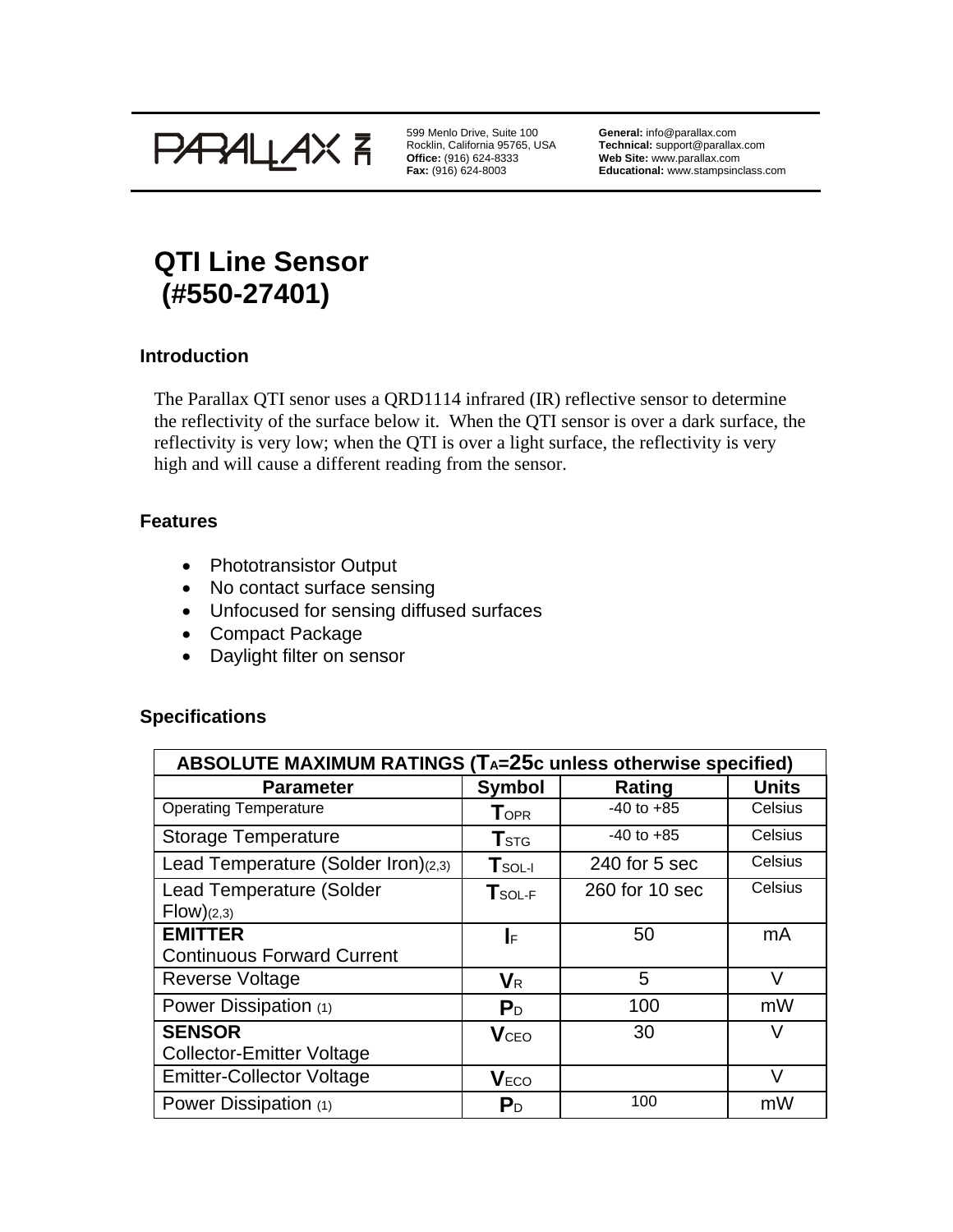## **Kit Packing List**

- 1. This manual
- 2. QTI sensor unit

## **Setting Up**



## **Description**

The QTI sensor is activated by placing 5 V (Vdd) on the W pin. This will cause current to flow through the 470 ohm resistor to the LED side of the QRD1114. IR light reflecting of the surface below will cause a change in the ability for the current to flow through the phototransistor side of the QRD1114. The transistor, in effect, behaves like an IR controlled resistance.

### **Demonstration Programs**

```
' -----[ Title ]------------------------------------------
---------------------- 
' Mini-Sumo 3.1 : Line Sensor Test 
' {$STAMP BS2} 
' -----[ I/O Definitions ]--------------------------------
---------------------- 
LineSnsrPwr CON 10 ' line sensor power 
LineSnsrIn CON 9 ' line sensor input
```